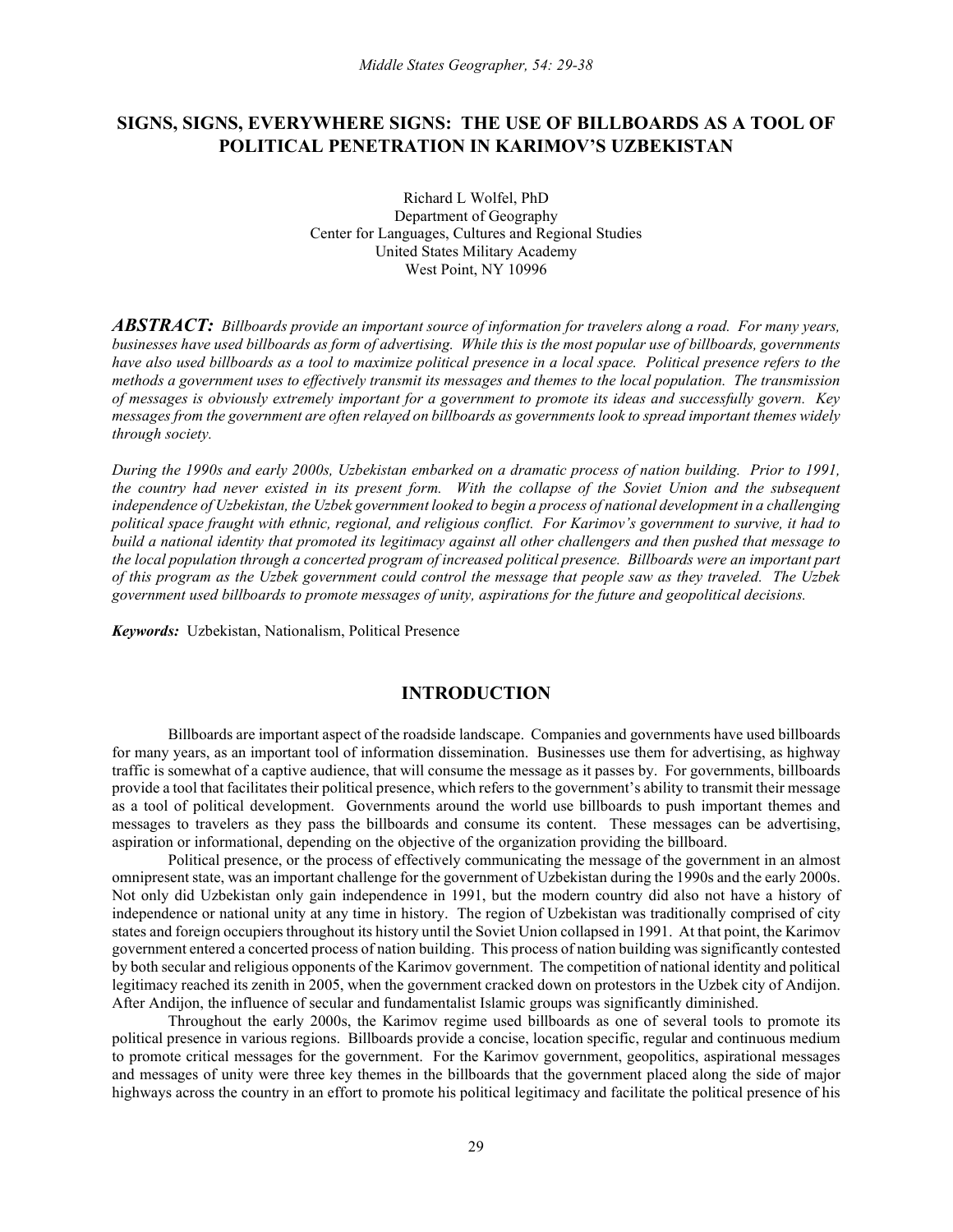regime. This research examines the use of billboards as a tool of political presence and links the messages on billboards to the larger themes of political development in Uzbekistan during its initial years of independence.

#### **LITERATURE REVIEW**

### **Billboards as a Medium for Message Dissemination**

Billboards have been a popular form of message dissemination for many years. Their ubiquitous nature has made them a significant piece of roadscapes throughout the world. Most commonly, billboards are used as a tool for advertising. When evaluating a billboard, the most important assessment is the effectiveness of the billboard for conveying a message and influencing action on the part of the consumer, the one who reads the billboard. For Taylor, Franke and Bang (2006: 30), location is the most important aspect influencing the success of information dissemination. Businesses identify local presence as the most critical aspect in deciding to use a billboard for advertising Taylor, Franke and Bang, 2006: 32). In addition, clarity and readability are also identified in the research (Taylor, Franke and Bang, 2006: 29) as essential for successful message dissemination. This leads to the conclusion that any message must resonate with the local population and be clear and accessible to consumers passing by.

Gebreselassie and Bougie (2019) explore the importance of billboards as a tool of information dissemination in lesser developed countries (LDCs), using Ethiopia as a case study. Initially, they emphasize that the experience of information dissemination is different in LDCs due to limited access to various types of media, especially television and the internet (Gebreselassie and Bougie, 2019: 827). This will also impact the reach and frequency of advertisers within a certain region. (Gebreselassie and Bougie, 2019: 828). As a result, billboards tend to be the most used source advertising in LDCs (Veloutsou and O'Donnell, 2005). These observations were confirmed in Addis Ababa, Ethiopia by Gebreselassie and Bougie (2019: 831) where over half of all organizations surveyed used billboards for advertising. In addition, where people in "developed" countries are oversaturated with advertising, Gebreselassie and Bougie (2019: 833) found that in Ethiopia, due to limited access to television and internet, advertising oversaturation was not a major problem. This leads to an interesting implication for governments using billboards as a tool to increase the political presence of a regime. They often find a population that has limited access to information, especially in regions where the internet and new media are controlled. The government can leverage this lack of information oversaturation to deliberately promote place-specific messages that are regularly consumed by a population with limited access to alternative messages. Billboards provide an opportunity to disseminate, concise, clear messages that promote legitimacy and political presence to the local population at selected locations in a manner that requires limited access to technology.

#### **Binder's Model of Political Development**

The pervasiveness, location specific nature, and simplicity of billboards make them a useful medium for governments to employ for promoting specific messages. The critical issue in information dissemination is not just the medium, but the content of the message. For a regime, this message typically is an effort to explain and promote their vision of political development. To understand the various aspects of political development, a framework, initially developed by Leonard Binder (2015) is introduced here. Binder's approach to political development defines a basic framework for political development that divides up political development into five categories or networks (production, identity, legitimacy, participation and penetration). Scholars, like La Palombara (2015) and Fierman (1991b), who have extensively worked with Binders model added a sixth category known as allocation. The process of national development is a continuous evolution framed within Binder's six categories of political development and the interactions of Binder's categories both within the country and to the larger global political-economic system. Not only do citizens and non-citizens of a country influence the development of national identity in their country, but their outlook is also influenced by their involvement in the process of national development. As Giddens (1979) emphasized in his duality of structure, people influence the national identity conversation in a region and are changed as a result of interacting with the various networks. This duality needs to be at the heart of any analysis focusing on national identity. The six categories, defined by Binder, all provide insight into national development and work to organize the vast complexity that influences nationalism.

### **Political Presence and the Production of Space**

Verba (1971) characterizes political presence, or as he refers to it, political penetration, as a measurement of how much effective control the government exercises. Coleman (1977: 3) defines it as the process by which a government "establishes an effective and authoritative presence." Fierman (1991b) views a government's political presence as closely related to a government's power and authority. Political presence is quite evident on the landscape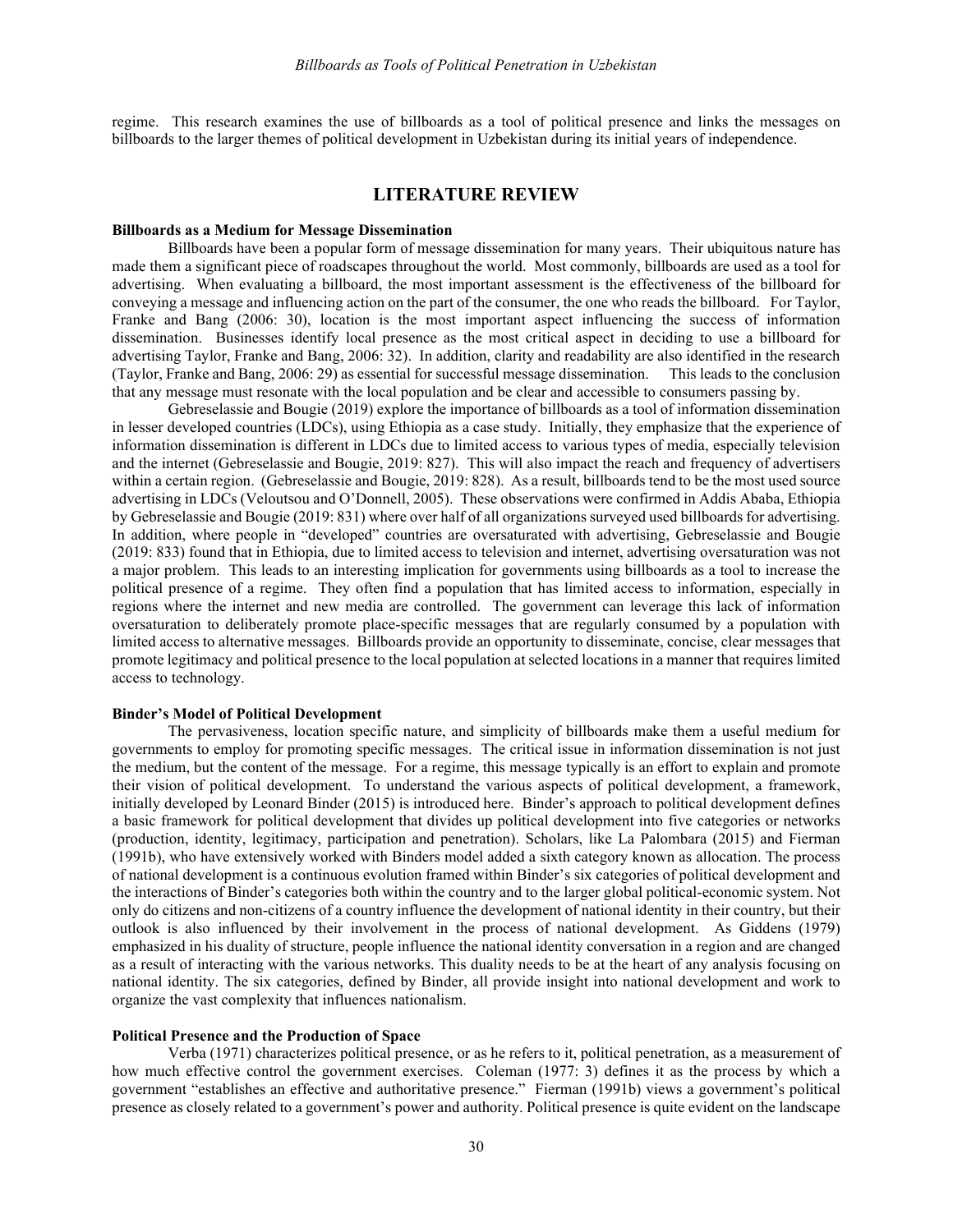as seen in the built environment. The production of space on the landscape shows clues to the consumer (person viewing the environment) of the elements of nationalism that are identified as important by both the designer and the financier (or sponsor) of the cultural landscape. Typically, the government is a very active player in the development of the human landscape. As a result, elements of the built environment provide a tangible example of the network of identity for a region and the ability of a state to exert a presence on a local community with its political message of national identity.

This promotion of political presence in the context of a landscape is an important research agenda in political geography. According to Lefebvre (1991: 1), until recently, space had a "strictly geometrical meaning" in most traditional geographic scholarship. Basically, space was not something that was influenced by cultural or political actions, it was innocent and isolated from the political process. Outside of the mainstream, research started to emphasize that space was more than geometric and was strongly influenced by societal development. That space was designed with a specific political motive in mind. This emphasis on space being part of societal development is echoed by Duncan (1990: 20) in his conclusion that landscapes tell "morally charged stories," and Atkinson and Cosgrove (1988) when they conclude that large, public Roman monuments built during the late nineteenth century provide an object to locate and embody national and imperial identities and meanings in key metropolitan locations. Smith (1993: 88) also notes that "landscape is, in part a 'work' consisting in itself as the construction of specific individuals and parties in pursuit of specific technical, political and sometimes artistic goals. Ley and Duncan (1993: 329) echo this in their conclusion, "landscapes and places are constructed by knowledgeable agents who find themselves inevitable caught up in a web of circumstances - economic, social, cultural and political - usually not of their own choosing." Through these analyses, these authors demonstrate that the built environment can be used to identify the important elements of national identity within a place. The ideas and individuals that a nation values are commemorated in the cultural landscape of a region. The message that the architect and the leadership intend to communicate to the citizens of a region can be "read" and interpreted through a viewing of these elements of the built environment and an analysis of the history of the building.

The built environment is a key marker of political presence. The effectiveness of a government's ability to promote its message, history and heroes is seen in the buildings, street names, monuments, and other landscape components of a region. The location and condition (well maintained and free of vandalism) demonstrates how well the government's influence penetrates a region. The use of landscapes as a tool to maximize political presence continues to be an important element of the cultural landscape in the modern world.

# **POLITICAL DEVELOPMENT IN CENTRAL ASIA AND UZBEKISTAN**

The 1990s was a contentious era of political development throughout most of Central Asia. Most of the countries of the region had limited history of self-rule and none of them ever existed within their present boundaries. With the exception of Kyrgyzstan, the former Soviet leaders maintained their positions of leadership as the countries transitioned from the Soviet Union to independence in 1991. In addition, each of the countries faced significant political legitimacy and political presence issues. In order to overcome these issues, each state charted a unique course of political development.

In Kazakhstan, one of the most unique methods of creating political legitimacy and maximizing its political presence was to move the capital city from Almaty to Astana (present day Nursultan) in 1997. The Kazakhstani government provided many motives for the move north to Astana, but the government's ability to promote their vision of political development through the construction of a uniquely "Kazakhstani" city was the primary driving force for the movement. The "new" city of Astana, which means "capital" in Kazakh, was built not only to provide a uniquely "Kazakhstani" urban environment, but also provided Nazarbayev, the first president of Kazakhstan, a legacy to cement his legacy in the history of Kazakhstan (Wolfel, 2002).

Political development in Tajikistan was stunted by a civil war that last from 1992 to 1997. Many different explanations of the civil war exist, from clan politics to economic disparity to religion. According to Tuncer-Kilavuz (2011: 287), the war was fought for "control of the state." In other words, the leadership that existed at independence was not able to extend its political presence and promote its legitimacy over the entire population of Tajikistan. As a result of this power vacuum, other groups attempted to step in and seize power. Only with Russian involvement was the government able to maintain a level of legitimacy and bring an end to the civil war (Gretsky, 1995).

Turkmenistan took a different approach to political development, that focused on the development of a personality cult around the former Soviet leader, turned president, Saparmurad Niyazov, who increasingly was referred to as the *Turkmenbashi* (Leader of the Turkmen) (Anderson, 1995: 512). In the early years of his leadership,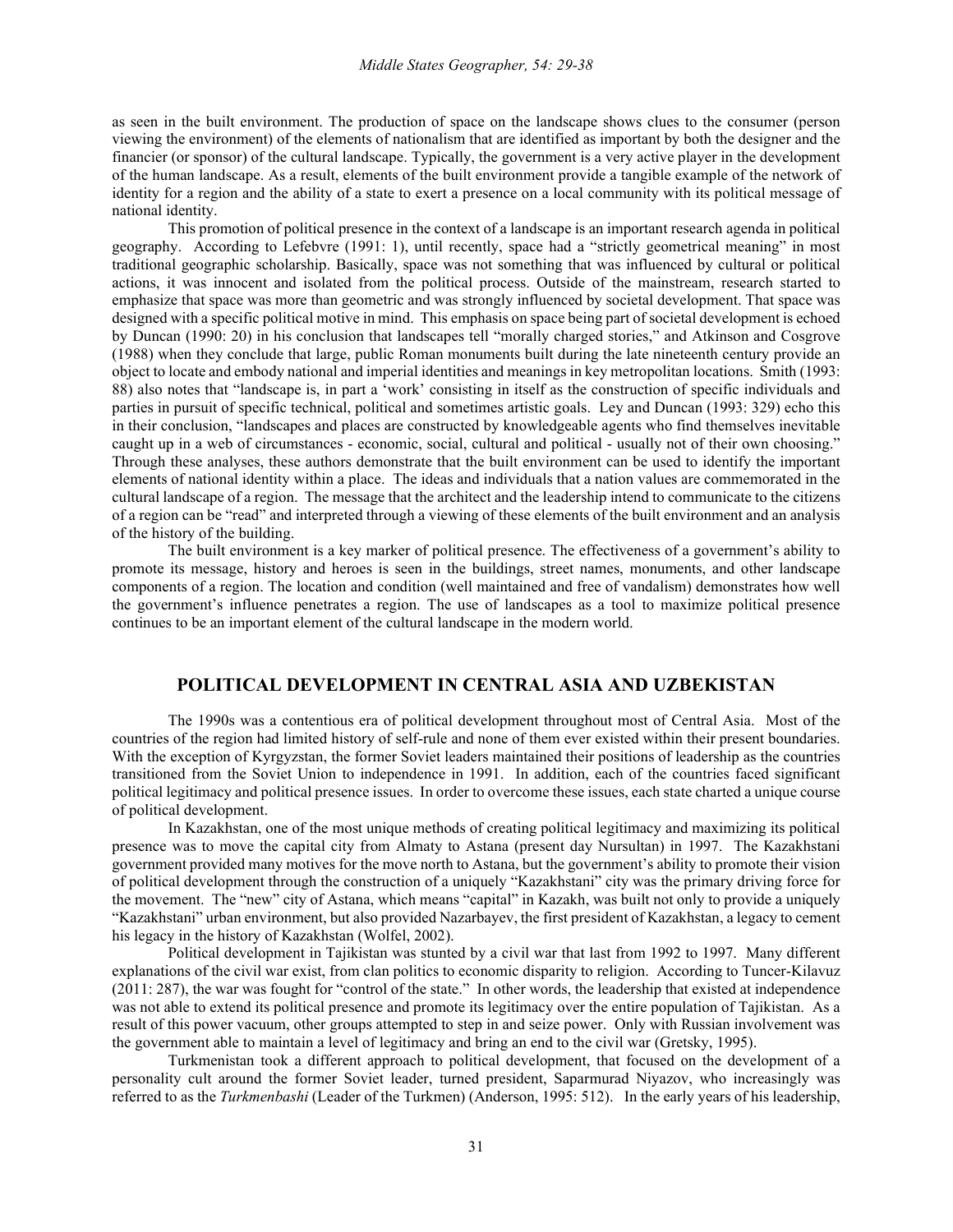farms, regions, cities, and streets were renamed after the president, his birthday became a national holiday, statues of his likeness were built in the capital. All of this was justified by the Turkmen government and media as necessary for the "needs of the native population for strong and respected leaders," and that multipower forms of government "would engender anarchy" (Anderson, 1995: 513).

In Uzbekistan, both religious and regional factors magnified the challenges of creating a unified national identity that extended into the Ferghana Valley where a significant portion of the population resided. In terms of the religious conflict, the influence of Islamic culture on the region is difficult to underestimate, even after the repression of the Soviet era. According to Critchlow (1991: 167), "[t]he hold of Islam on Central Asian society, even after decades of official atheism, makes that religion a political factor with formidable potential." The leadership of Uzbekistan during the late Soviet era faced a significant challenge when it came to using Islam as a source of legitimacy. They attempted to tie themselves to Islam in such a way as to promote their legitimacy as an anti-Soviet/pro Uzbek government, while at the same time trying not to promote the ideals of radical Islam, which was beginning to take hold in the Ferghana Valley, as well as neighboring Tajikistan and Afghanistan.

Underlying the religious conflict in the Ferghana Valley was a regional conflict between the local citizens of the Ferghana Valley and the elite leadership in Tashkent, the capital. This conflict, according to Ilkhamov (2001) focused on a decline of economic opportunities in the Ferghana Valley and a perceived lack of representation in the government. Regionalism and ethnic conflicts were visible in the conflicts of the Fergana Valley during the late Soviet era (Fane, 1996: 274). Uzbeks clashed with Meskhetian Turks in 1989 and with Kyrgyz in Osh in both 1990 and 2010. The Uzbek government intervened on all three occasions to calm the violence, but the underlying causes remain unsettled, especially between the Uzbeks and the Kyrgyz. The multicultural nature of the Ferghana Valley, along with the religious conflict created a challenging situation for the Uzbek leadership, leading to increased interventions throughout the 1990s and early 2000s.

The conflict between the Karimov government and the local insurgents escalated in December, 1991 when Karimov went to Namangan and was forced to sit and listen to Tohir Yuldash's vision of government and Islam. Yuldash was a major political figure in the Ferghana Valley who would go on to become a leader in the Islamic Movement of Uzbekistan. Upon return to Tashkent, Karimov began a crackdown on the Islamic organizations in the Ferghana Valley including *Adolat* (justice) and the Islamic Movement of Uzbekistan. The conflict continued throughout the 1990s, escalating dramatically with the beheading of police officers in Namangan in 1997. Conflict continued into the early 2000s as the Uzbek conflict became somewhat intertwined with American actions in Afghanistan under Operation Enduring Freedom. The conflicts in the Ferghana Valley have declined in the 2000s as the leaders of the Islamic Movement of Uzbekistan died fighting with the Taliban in Afghanistan and Pakistan and because of the actions of the Uzbek government, police and military in Andijon in 2005.

While most of the leaders of the Islamic insurgency in Uzbekistan were eliminated, Karimov took no chances and attempted to fill the power vacuum left behind in the Ferghana Valley. In a classic example of promoting political presence, Karimov used various actions to push his message in the region. One of the most popular approaches was using billboards to promote his political messages and slogans.

## **BILLBOARDS AND POLITICAL PRESENCE**

From independence through the early 2000s, the Karimov government set about developing its vision for identity, development, and governance in Uzbekistan. To convey their vision to the population, the government used billboards along the road as a major tool to increase its political presence. While it is difficult to quantify the exact number, interval, and placement of billboards due to the large number of billboards, the billboards were a significant feature on the roadscape, existing in very large numbers at regular intervals as one traveled on the major roads in both rural areas and within cities. The billboards seemed to be a long-term method of political presence as many of the billboards were there both times I traveled through the regions of Uzbekistan. Also, some of the billboards showed significant signs of wear and weathering, showing they had been in place for a significant period of time. The three billboards in this study were selected from 62 sampled billboards photographed while traveling through 12 of the 13 provinces of Uzbekistan. These three billboards are typical of the themes that the various billboards portray and represent important aspects of the Uzbek government's political development plan. The three selected billboards were from various regions of the country, both inside and outside of the geopolitically influential Ferghana Valley.

The billboards provided many different messages as one traveled across the country but based on a textual analysis of many billboards from many different regions, the general themes tended to be fairly consistent and focused on the major themes of Karimov's international and domestic political development program. For the most part, the government presented three major themes, geopolitical alignment, aspirational themes and themes of unity, to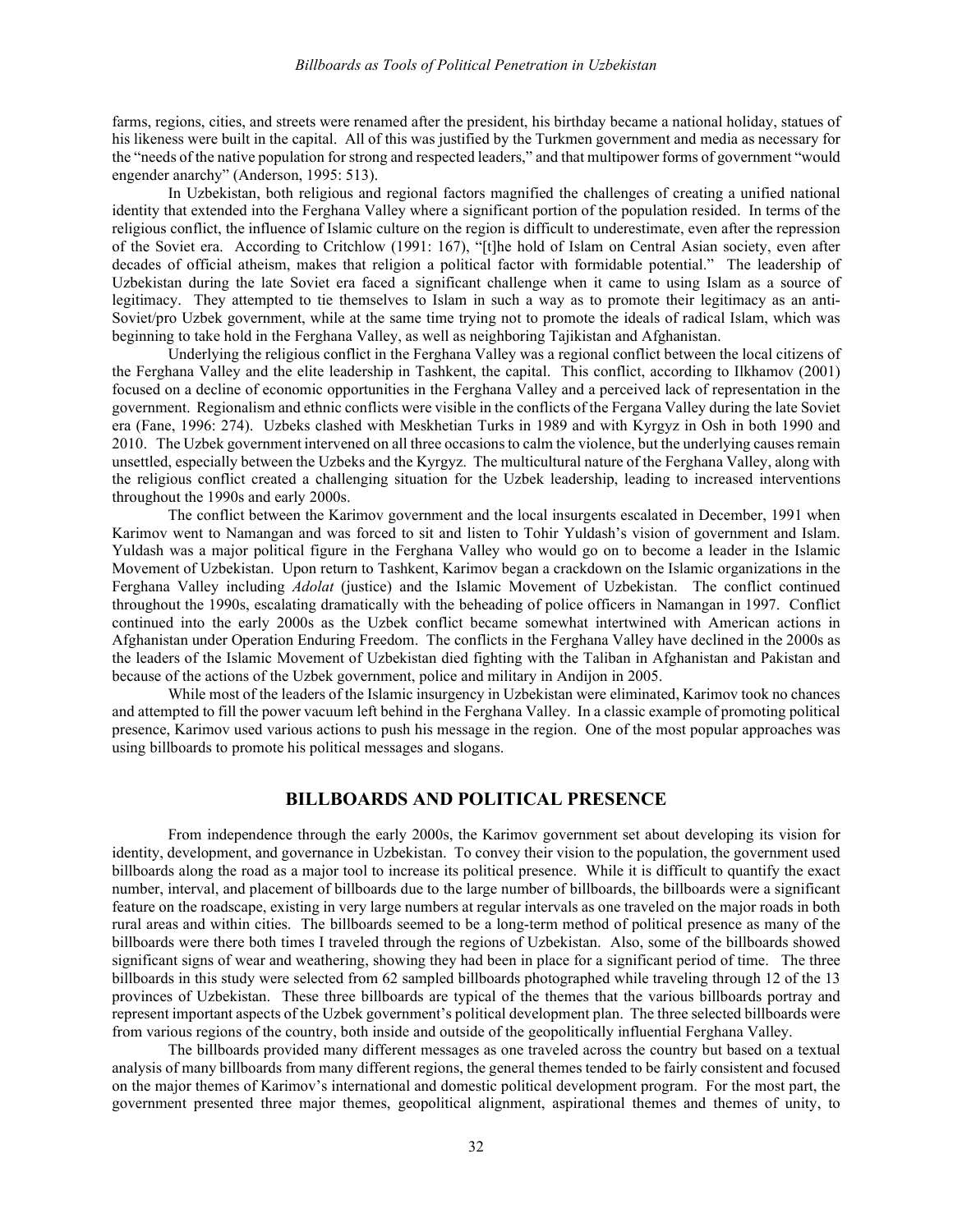communicate to the citizens of the country who traveled along the roads in an effort to increase the government's political presence and legitimacy.

## **Theme 1: Geopolitical Alignment after Andijon**

Figure one shows Karimov and Vladimir Putin, the president of the Russian Federation, in a seemingly serious, but amicable, discussion as the two leaders of their respective countries, with iconic buildings in the background to increase the clarity and identification of the two leaders. The billboard includes a caption, which translates as "our goal-peace through cooperation." In 2008, when this picture was taken, this demonstrates an important pivot for Uzbek foreign policy as they were moving away from an era of increased cooperation with United States as part of the Global War on Terror. This shift towards Moscow was brought on by almost universal criticism of the Uzbek government's record of human rights abuses, culminating in a very vocal condemnation of the Uzbek response to the uprising in Andijon in 2005.

Western nations showed little interest in Uzbekistan until the early 2000s. This changed in late 2001, after the September 11<sup>th</sup> attack on the United States (US). The Uzbeks found themselves as a desired partner of the United States as the US began preparing for operations in Afghanistan. The Uzbek government seized the opportunity and partnered with the US in the Global War on Terror, allowing US use of the Karshi-Khanabad (K2) Air Base.

Internally, as the first decade of the 2000s progressed, Uzbekistan struggled with severely declining economic conditions and government crackdowns that led to increased discontent amongst its population (Frickenstein, 2010: 89). The crackdowns against opposition groups also increased the strain between the US and Uzbekistan. In response to the increased concerns over human rights violations, the US cut funding in 2004 and delayed funding for upgrades at K2 (Nichol: 2). The relationship was further strained by the Uzbek government's demand that the US pay for the use of K2, after finding out that the US was paying for the use of the Manas Airbase in Kyrgyzstan. While no direct payments were made, the US did pay for significant upgrades at K2.

The human rights conflict came to a head in May, 2005 as protestors stormed a prison and took to the streets in the eastern Uzbek city of Andijon. Karimov, who feared an extension of the colored revolutions in Georgia, Ukraine and Kyrgyzstan, moved quickly to end the uprising. While there is great debate over the actions of both the insurgents and the Uzbek government forces (Hartman, 2016), the result was over 200 deaths on both sides, and a call for an inquiry on the incident. While the actions on all sides continue to be debated to the present, one result of the action that cannot be debated is a further degradation of US-Uzbek relations, which were already seriously troubled. The relationship took another hit when the US airlifted Uzbek residents, who fled across the Kyrgyz border to escape the violence, to Romania. The day after the airlift, the Uzbek government sent formal notification (*demarche*) of their intent to cancel the status of forces agreement, giving the United States 180 days to leave K2.

Most of the "western" states emphatically condemned the Uzbek response in Andijon in 2005. This created an opportunity for Russia to step back in, after its influence waned a bit during the early days of US military involvement in Afghanistan. Both the Russians and the Chinese classified Andijon as an "internal affair" and therefore, "off-limits to international inquiry (Nicol, 2005: 4). The support from Russia and China was welcomed in Uzbekistan, especially by the Karimov government, and the billboards were used to convince the local population that a new era of Uzbek-Russian relations was at hand. Cooperation is a key component in promoting the narrative of legitimacy for the Uzbek government's move back towards a closer relationship with Moscow as many Uzbeks were not interested an old Soviet style relationship, where the Russians dominated. The billboard takes great effort to show Karimov and Putin talking as equals and cooperating on global affairs. While the reality of the balanced nature of the relationship could be debated, the message being presented for consumption is clear: cooperation with Russia was achievable and would help promote peace in Uzbekistan.

#### **Theme 2: Aspirational Themes**

The contentious nature of political and national development during the 1990s led the Uzbek government to work to unify the country behind several themes. Many of the billboards use aspirational, noncontroversial themes to potentially open the door for discussions and acceptance of more controversial actions. Figure two shows an example of one of these themes. The billboard, showing Karimov, in front of an Uzbek flag, holding a young girl and surrounded by youth, in traditional Uzbek clothes, western attire and athletic uniforms, with a caption that translates as, "our children must be stronger, more educated, wiser and happier than we are." The message is very clear for the Uzbek passing the billboard, the future of Uzbekistan is bright, if we unify to help improve the wellbeing of the youth.

While the message in billboard is very noncontroversial and almost impossible to oppose, the methods to achieve the message are fraught with challenges and controversy, especially in the early days of Uzbek independence. In the late 1980s, oppositional movements started to grow, and support calls for autonomy and individual rights (Fierman, 1991a). The first of these movements, *Birlik* (Unity) was established in 1988, mostly from the literary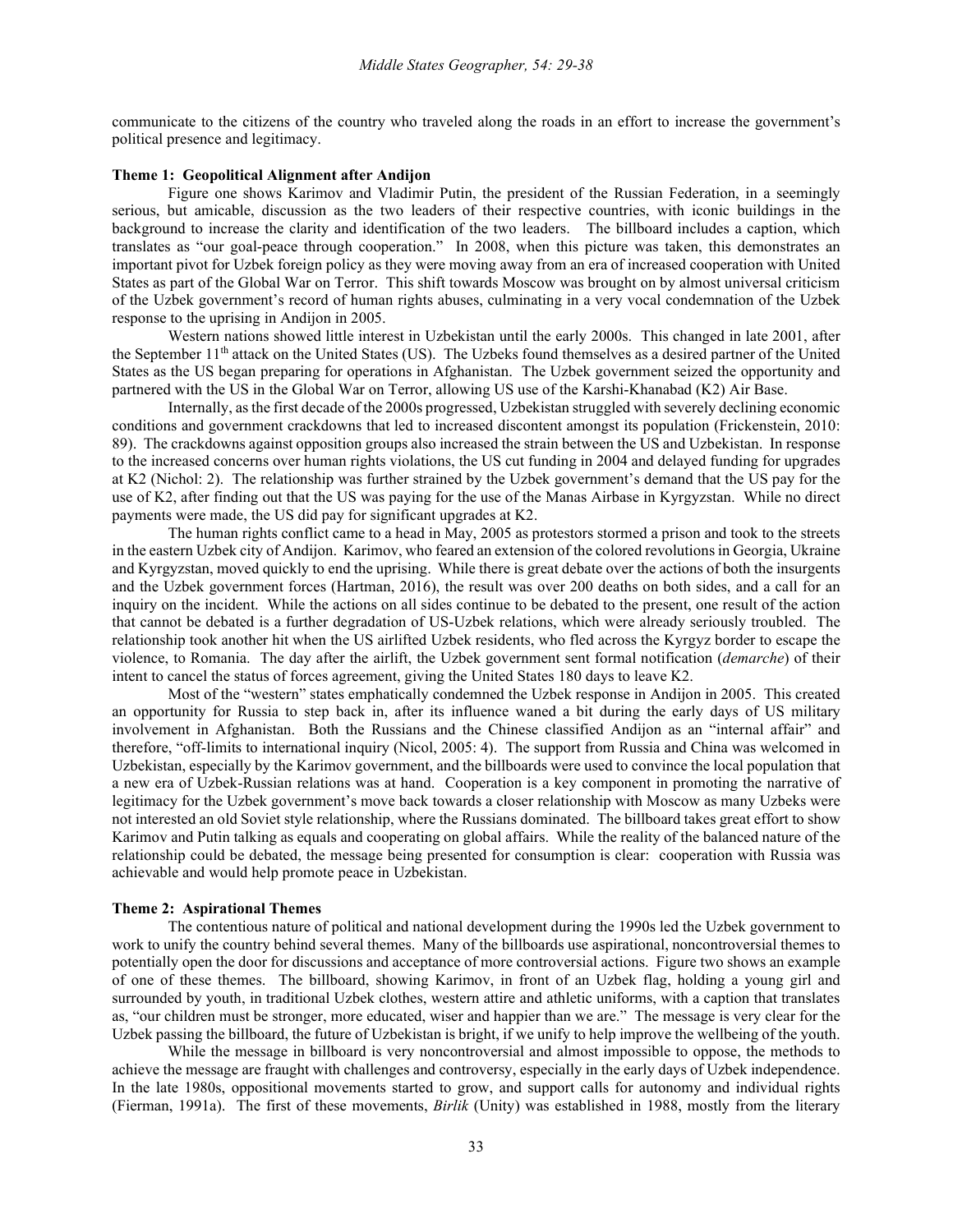community in Tashkent. Overtime, differences in the approaches to protesting and personality clashes led to the split of the oppositional movement into a *Birlik* and a more moderate *Erk* (Freedom) Party (Yalcin, 2001). *Erk* grew into one of the largest oppositional parties in the early 1990s and its leader, Muhammad Salikh, ran against as the primary opponent to Karimov in the first presidential election. Overtime, the *Erk* party moved towards democracy and economic liberalization, which stood in contrast to Karimov's plan for political development in Uzbekistan, which was more conservative and state centered. By 1993, both *Birlik* and *Erk* were outlawed by the Uzbek government and their leaders were either forced into exile, harassed, or imprisoned, effectively limiting their future influence in Uzbekistan.



Figure 1. Billboard demonstrating the increasing alliance between Russia and Uzbekistan (photo by author).

While a true multi-party system was curtailed in Uzbekistan, Karimov still needed to gain legitimacy and push his message out to the population. To promote legitimacy and increase political presence, the government used aspirational messages, like this one (figure 2) to justify their actions in limiting dissent. Maintaining stability was a critical message from the leadership and they used stability to push their agenda and eliminate the opposition (Kokan, 1992). These messages of stability, paired with aspirational messages, like making the world better for our children, increases the legitimacy of the government and its ability to push a development program that is more state centric than the oppositional parties were supporting. Also, by tying political development to aspirational messages, like making the world better for our children, can help minimize public reaction to a restriction of certain liberties.

Aspirational messages provide a source of legitimacy and political presence that is difficult to argue for oppositional forces. Obviously, most people want to see a better world for their children. The key issue becomes how does the government execute such a program? Does happier justify action against opponents of the government? The crackdown against opposition during the 1990s has often been justified as keeping peace in a very unstable region. The use of political slogans and billboards help to promote aspirational message and peace during an era of strong political crackdowns.

### **Theme 3: Themes of Unity**

Figure three shows another theme of billboards in Uzbekistan, unity. One of the most important problems facing the Karimov regime in its first several years was creating a unified national identity for the nation. Prior to 1925, the Uzbeks never had either a nation or state, when the Soviets created the Uzbek Soviet Socialist Republic (Bell, 1999: 185). Consequently, the country of Uzbekistan never existed prior to independence in 1991. As a result, many groups looked to step into the void in 1991 to create the modern Uzbek nation Karimov inherited when he moved from leader of the Soviet republic to the leader of independent Uzbekistan. This billboard again uses children as a medium to promote, what seems on the surface to be a non-controversial goal of unity and solidarity. The children are dressed in traditional Uzbek clothing. Behind the children is a backdrop of flowers and a porcelain plate, painted in a traditional Uzbek craftsmen style. The slogan on the billboard is translated as, "our power is in unity and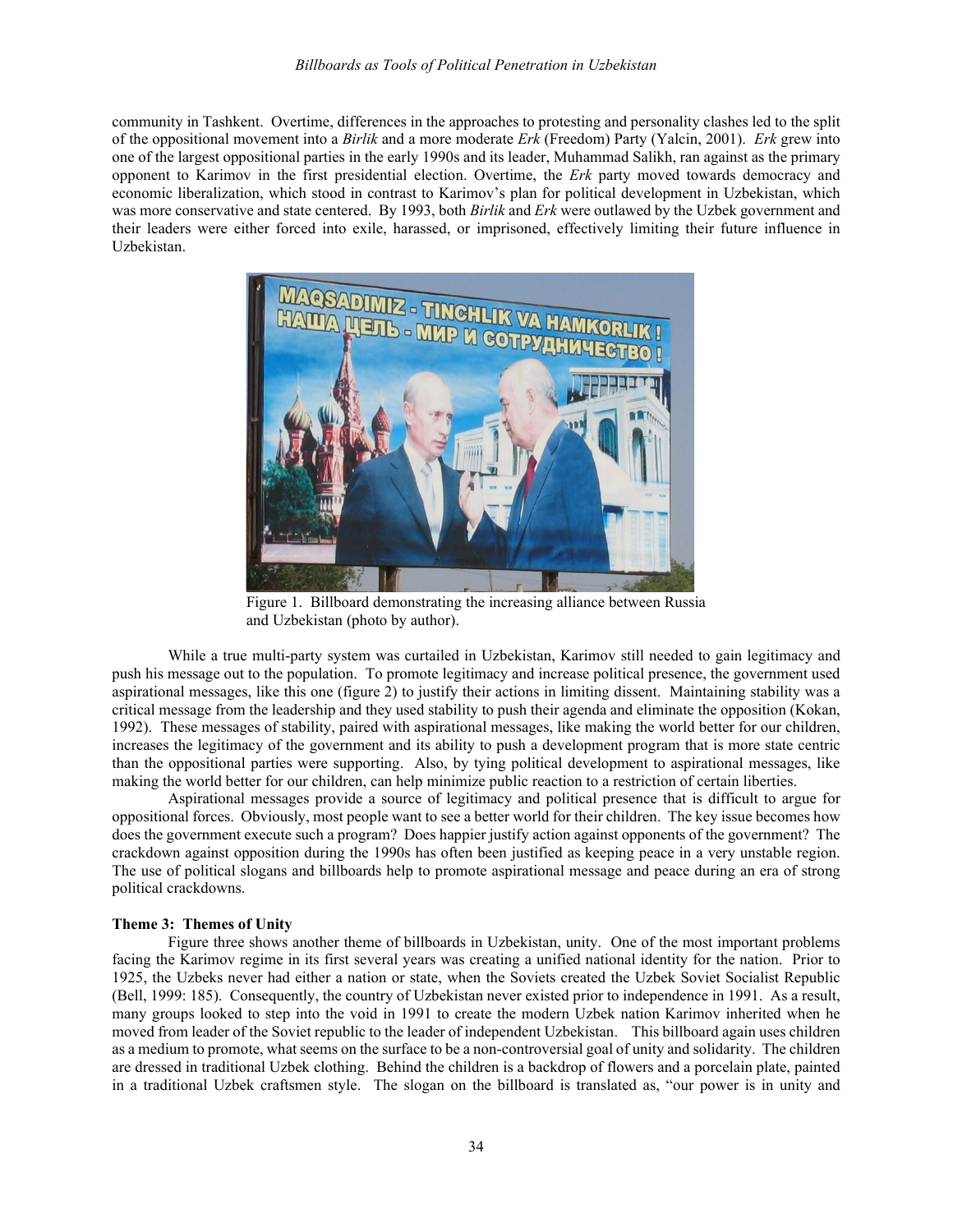ZANDLARIMIZ BIZDAN KO'RA KUCHLI, BILIMLI<br>No va Albatta, baxtli bo'lishlari sharti

solidarity." As with the previous theme, this slogan is extremely non-controversial as it reads. However, the process of creating unity and solidarity has been extremely problematic for the Uzbek government.

Figure 2. Photo showing aspirational message (photo by author).

To create a unified nation, Karimov looked to remove Soviet themes from Uzbek national identity and tie Uzbek national identity to the historical themes, like the Silk Road, Uzbek crafts, and historical figures, like Amir Timur (Tamerlane). This follows the idea of creating unity through a strong leader, something that is fairly common through the post-Soviet sphere.

The 1990s saw challenges to Karimov's political and national development programs from both secular and religious groups. In terms of secular challenges to political development, initially, the *Birlik* movement led the movement towards the development of Uzbek nationalism in the late 1980s during the later stages of *Glasnost*. As Karimov solidified power, his regime wrestled control of the nationalist narrative from *Birlik* and began to marginalize the *Birlik* movement. After Uzbekistan's independence, *Birlik* was outlawed by the Karimov government and its offshoot, *Erk* failed to make a significant impact in the first presidential election. By 1992, both parties were outlawed, and their prominent members are either continually harassed by government officials, imprisoned, or exiled.

The religious challenges to national identity initially came from the spiritual leadership in Uzbekistan (muftiate). In the early 1990s, Karimov worked with the Islamic leadership in Uzbekistan as Karimov moved to solidify his power in the country (Zelkina, 1999: 359). However, as the Mufti began to clash with Karimov politically, Karimov removed the Mufti from power and replaced him with a government sanctioned leader (Zelkina, 1999: 360).

With Karimov bringing the muftiate under government control, the *Adolat* (justice) party became the primary voice of Islamic political opposition in Uzbekistan. *Adolat* was formed initially a group of volunteers who provided security in the Ferghana Valley. Over time, the group moved into the political arena with a declaration of a goal to establish a "just Islamic State" (Zelkina, 1999: 361). In 1992, the leadership of *Adolat* sent a list of political demands to Karimov. The list included the official recognition of the Islamic Renaissance Party and the declaration of Islam as the official religion of Uzbekistan. The list of demands was also signed by the Imams of the mosques of the Ferghana Valley. This presented Karimov with a crisis of legitimacy in the Ferghana Valley as the security and religious leaders of the region stood united against Karimov. To limit their influence, Karimov traveled to the Ferghana Valley and met with the leaders of *Adolat*. Karimov was met by a large crowd that tried to force Karimov to accept *Adolat's* demands. In a move of self-preservation, Karimov agreed to some of the demands on the spot, but later went back on the agreement, outlawed *Adolat*, and arrested several of the key leaders (Rotar 1998).

When Karimov outlawed *Adolat* and cracked down on its leadership, the *Adolat* began to evolve into a more extreme religious movement, the Islamic Movement of Uzbekistan. During the 1990s, the Islamic Movement of Uzbekistan conducted a series of terror activities, including the beheading of government police officers in 1997 and a series of bombings in Tashkent in 1999. As the Islamic Movement of Uzbekistan gained influence in the Ferghana Valley, Karimov moved to challenge their influence, culminating in actions against Islamic protestors in Andijon in 2005. After Andijon, the influence of Islamic nationalism wanes in Uzbekistan.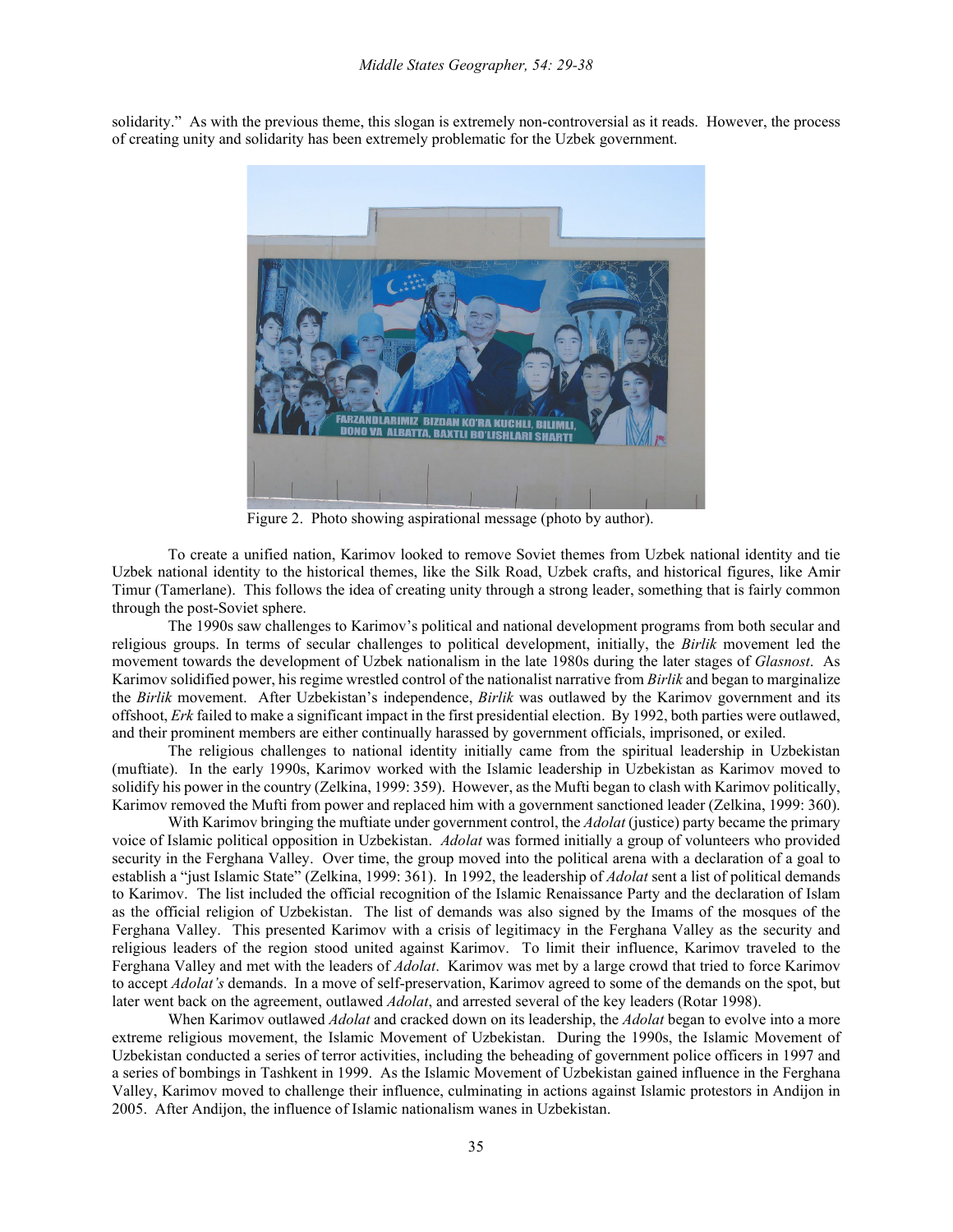In the 1990s and early 2000s, the lack of economic development and the rise of secular and religious protest movements threated the Karimov government. In an effort to promote his legitimacy and push their political message (political presence) the Karimov government took a two pronged approach. On one hand, they ruthlessly pursued, arrested and punished oppositional figures to the Uzbek government. On the other hand, the government pushed a series of messages promoting unity in the country. Figure three is an example of this more positive approach to promote political presence in the Ferghana Valley. The billboard shows children in Uzbek dress with a simple, noncontroversial slogan written on the billboard. However, as the message is unpacked, the message becomes more complex. In a region with conflicting themes of unity, which theme will become dominant? What will happen to the followers of other themes? How will they be integrated into the national development program of the nation? The answers to these questions are all fraught with challenges and controversy and helped generate the increased instability in the Ferghana Valley during the 1990s and early 2000s.



Figure 3: Message of unity (photo by author).

# **EFFECTIVENESS OF THE BILLBOARDS AND KARIMOV'S PROGRAM OF POLITICAL DEVELOPMENT**

As part of a wider political development process, the billboards were an effective tool that promoted the political presence of the government and their legitimacy. People cannot help but consume the message as they travel. As emphasized by Gebreselassie, A., & Bougie, R. (2019), billboards are an essential method of information dissemination in lesser development countries. Simple messages, whether product advertising or pollical slogans are highly effective in communicating to the local population.

When compared to Tajikistan, Tuncer-Kilavuz (2011) emphasizes that the Uzbeks avoided regional conflicts and potential civil war because of a strong, pervasive program of political presence that promoted political legitimacy. While the methods used by the Uzbeks can be debated, the political development program did promote stability in the country. Also, it is important to note that the billboards were not subjected to graffiti or vandalism. Other than weathering, the billboards were unaltered. This shows that the billboards were not a seen as a medium of resistance to increasing the increasing political presence of the Karimov government in all aspects of Uzbek society.

# **CONCLUSIONS**

The Uzbek government used billboards to promote their legitimacy and disseminate their message of political development during the challenging early years of independence in Uzbekistan. The 1990s and early 2000s were an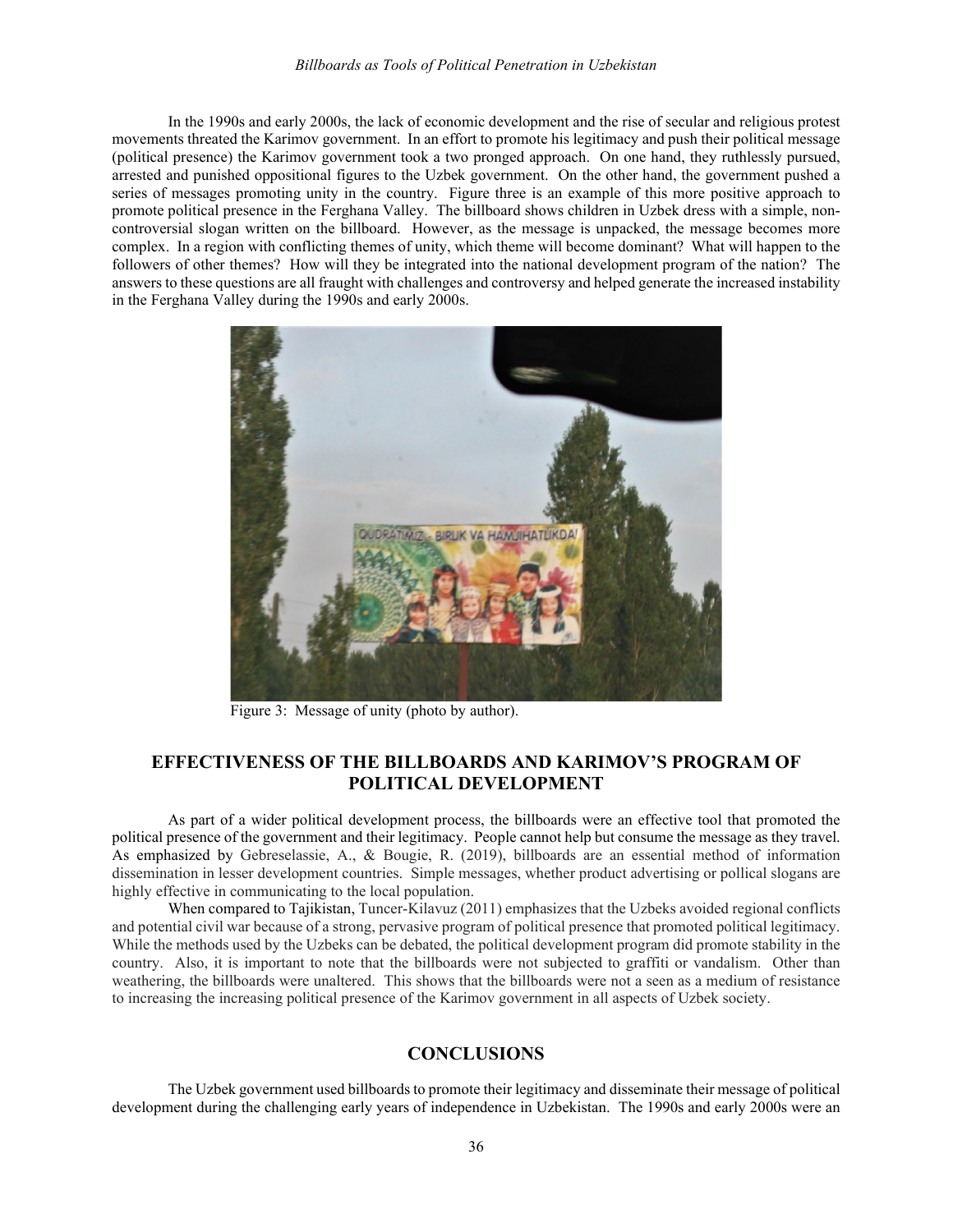era of intense competition in terms of national and political development, as the government faced challenges to its legitimacy from both religious and secular organizations. In addition, Uzbekistan found itself as an important point of geopolitical competition as the United States and Russia both sought to expand their influence in Central Asia in general and Uzbekistan in particular, during the early 2000s.

In the context of increased geopolitical and domestical political competition, the Uzbek government took direct action to promote their legitimacy and increase their political presence. Billboards were one of the many tools and approaches they also used to push messages and information to the local population, who travel the roads regularly. The messages of geopolitical alignment, aspirational themes and messages of unity were three clear, concise, and important concepts the Uzbek government looked to push to the local population to gain support and legitimacy.

Billboards have long been an important medium for information dissemination. They are especially effective when they present messages that are clear, concise, and focused on a specific location. For many years, business have used billboards as an effective tool of information dissemination, focusing on product advertising. Governments have also used billboards, especially in regions where other forms of information dissemination are limited, to increase their political presence and legitimacy. As the world continues to develop more advanced forms of information dissemination, billboards continue to remain an important medium, both for business and governments. Their location specific nature, low technology and clear, concise messages makes billboards ideal for a near continuous spreading of information to various groups.

## **REFERENCES**

Anderson, J. (1995). Authoritarian political development in Central Asia: the case of Turkmenistan. *Central Asian Survey*, *14*(4), 509-527.

Atkinson, D.; and Cosgrove, D. 1988. Urban Rhetoric and Embodied Identities: City, Nation and Empire at the Vittorio Emanuele II Monument in Rome, 1870-1945. *Annals of the Association of American Geographers*. 88(1): 28-49.

Bell, J. 1999. Redefining National Identity in Uzbekistan: Symbolic Tensions in Tashkent's Official Public Landscape. *Ecumene*. 6(2): 183-213.

Binder, L., & La Palombara, J. (2015). *Crises and Sequences in Political Development.(SPD-7)*. Princeton University Press.

Coleman, J.S. (1977). The Concept of Political Penetration. In: Cliffe, L., Coleman, J.S., Doornbos, M.R. (eds) *Government and Rural Development in East Africa*. Institute of Social Studies, vol 2. Springer, Dordrecht. 3-18.

Critchlow, J. 1991. *Nationalism in Uzbekistan: A Soviet Republic's Road to Sovereignty*. Boulder, CO: Westview Press.

Duncan, J. 1990. *The City as Text: The Politics of Landscape Interpretation in the Kandyan Kingdom*. New York: Cambridge University Press.

Fane, D. 1996. Ethnicity and regionalism in Uzbekistan. *Ethnic Conflict in the Post-Soviet World: Case Studies and Analysis*: 275.

Fierman, W. 1991a. The communist party,Erk and the changing Uzbek political environment. *Central Asian Survey*. 10(3): 55-72.

Fierman, W. 1991b. *Language Planning and National Development. The Uzbek experience.* Berlin: Mouton de Gruyter.

Frickenstein, S. 2010. Kicked out of K2. *Air Force Magazine.* 93(9).